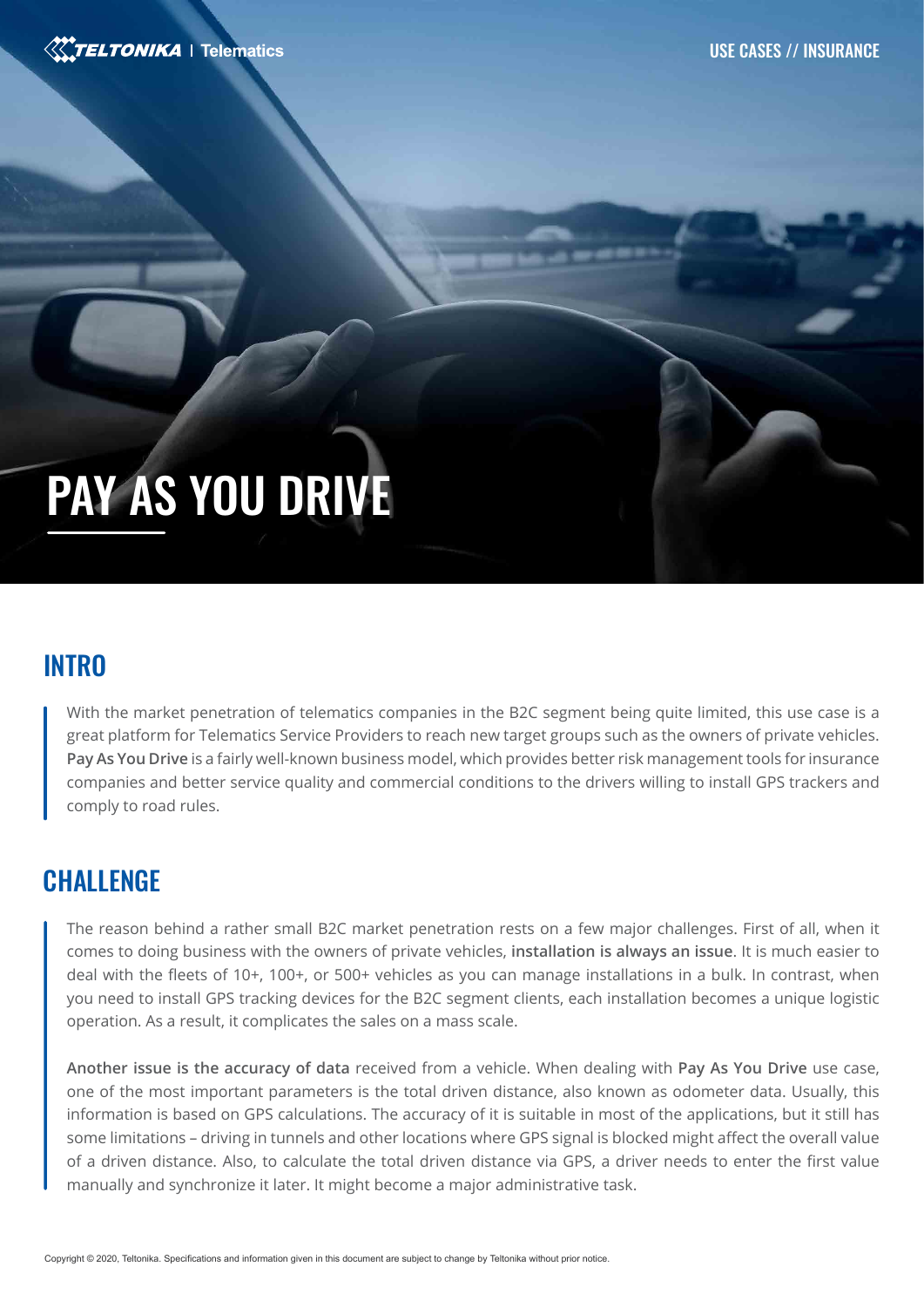

## SOLUTION

Teltonika Telematics offers a solution, which helps to overcome both limitations – an installation difficulty and data accuracy problems. **The solution is composed of the two main parts** – the new generation **ultra-small OBDII tracker** FMB003 and cloud-based VIN decoding combined with OEM data requests database.

The key component of this solution is FMB003, our ultra-small 2G/GNSS/Bluetooth tracker with OBDII connector. It makes installation as convenient and fast as it can be. This kind of installation with some guidance, like a quick start guide, can be done almost by anyone. This opens door to the B2C segment, which is of the major interest when it comes to insurance telematics.

Also, FMB003 contains a rich feature set that comes with the FMB platform. One of the most important features needed in **Pay As You Drive** applications is the ability to analyze a driver's performance – harsh acceleration, harsh braking and harsh cornering. This can be analyzed with Overspeeding and Green Driving scenarios. The Green driving scenario is achieved by built-in accelerometer. That means these events are being generated even when a GPS signal is not available.

**Crash detection** is another helpful scenario for insurance companies included in the feature package of FMB003 tracker. It is a practical solution that collects and analyzes data right before the crash happened and during the crash.

Even more, FMB003 has a unique feature providing a driver with both Real Fuel and Real Odometer data. It means you can read an actual odometer data from your vehicle dashboard now and get the correct data online.



# TOPOLOGY

Copyright © 2020, Teltonika. Specifications and information given in this document are subject to change by Teltonika without prior notice.